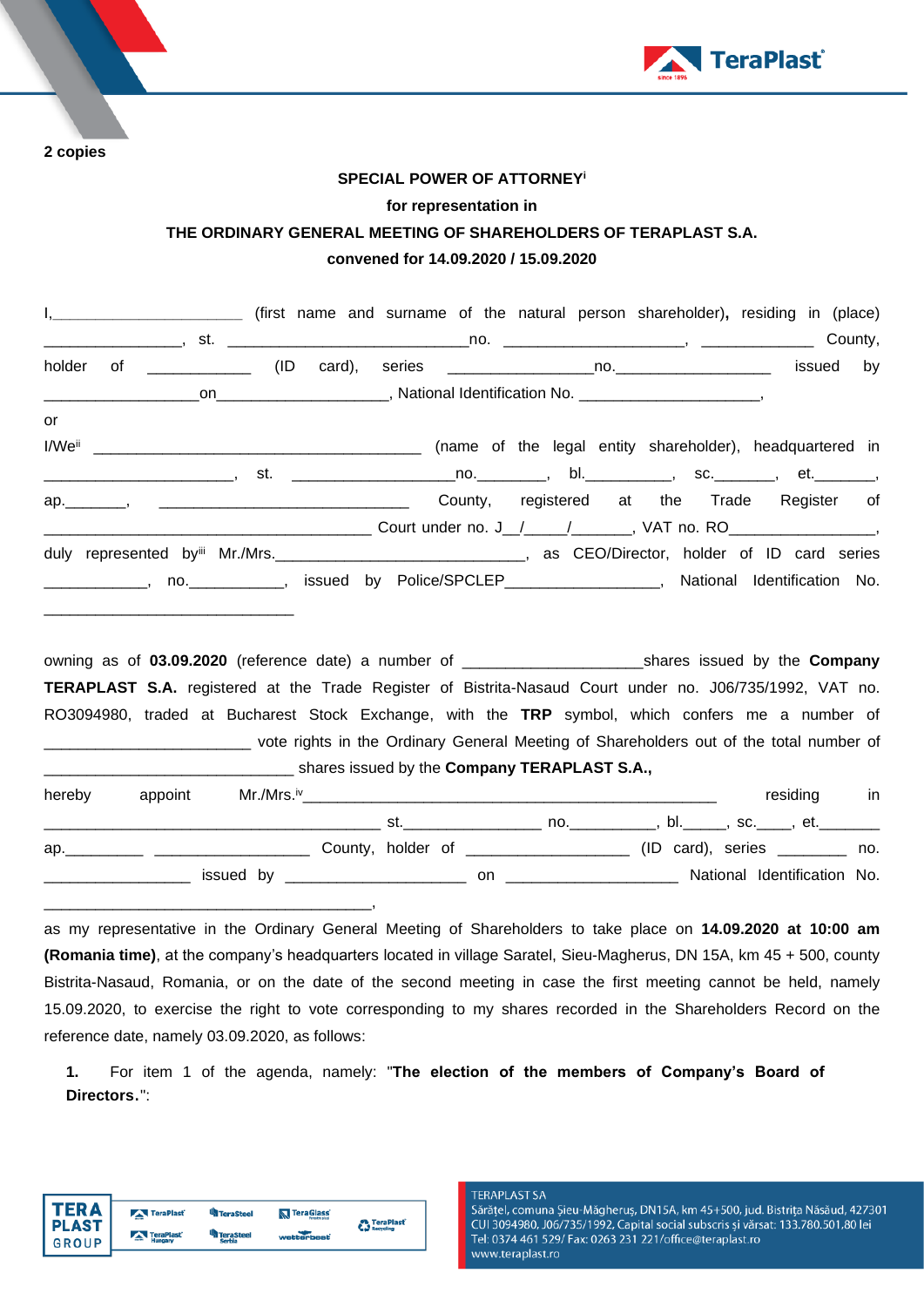

# **1.1. Proposal 1 : Dorel Goia**

| For | <b>Against</b> | <b>Abstaining</b> |
|-----|----------------|-------------------|
|     |                |                   |

## **1.2. Proposal 2 : Razvan Stefan Lefter**

| <b>Against</b> |  |  |
|----------------|--|--|
|                |  |  |

# **1.3. Proposal 3 : Magda-Eugenia Palfi**

| -or | <b>Against</b> | <b>Abstaining</b> |  |  |
|-----|----------------|-------------------|--|--|
|     |                |                   |  |  |

### **1.4. Proposal 4 : Alexandru Stanean**

| <b>OP</b><br>-טי | <b>Against</b> | Abstaining |  |  |
|------------------|----------------|------------|--|--|
|                  |                |            |  |  |

### **1.5. Proposal 5 : Neacsu Vlad-Nicolae**

| ~"<br>vı | <b>Against</b> | Abstaining |  |
|----------|----------------|------------|--|
|          |                |            |  |

**2.** For item 2 of the agenda, namely: "The establishing of the validity of the mandate of the members **of the Board of Directors, starting with September 14th 2020. The Board of Directors proposes that mandate length will be 1(one) year.":**

| For | <b>Against</b> | <b>Abstention</b> |  |  |
|-----|----------------|-------------------|--|--|
|     |                |                   |  |  |

3. For item 3 of the agenda, namely: "Mandating Mr Dorel Goia and Mr Alexandru Stânean to **negotiate and any of them to sign the administrative contracts of the directors, in the name and on behalf of the Company.":**

| For | <b>Against</b> | <b>Abstention</b> |  |
|-----|----------------|-------------------|--|
|     |                |                   |  |

4. For item 4 of the agenda, namely: "To authorise the Chairman of the Board of Directors, Mr. Dorel **Goia, to sign, for and on behalf of all the shareholders present at the meeting, the OGMS resolutions.":**

| For                                         |                        |                                             | <b>Against</b>                   |                                 | <b>Abstention</b>                       |                                                          |                                                                                                                                                                   |
|---------------------------------------------|------------------------|---------------------------------------------|----------------------------------|---------------------------------|-----------------------------------------|----------------------------------------------------------|-------------------------------------------------------------------------------------------------------------------------------------------------------------------|
| <b>TERA</b><br><b>PLAST</b><br><b>GROUP</b> | TeraPlast<br>TeraPlast | <sup>th</sup> TeraSteel<br><b>TeraSteel</b> | <b>N</b> TeraGlass<br>wetterbest | <b>C</b> TeraPlast <sup>'</sup> | <b>TERAPLAST SA</b><br>www.teraplast.ro | Tel: 0374 461 529/ Fax: 0263 231 221/office@teraplast.ro | Sărățel, comuna Șieu-Măgheruș, DN15A, km 45+500, jud. Bistrița Năsăud, 427301<br>CUI 3094980, J06/735/1992, Capital social subscris și vărsat: 133.780.501,80 lei |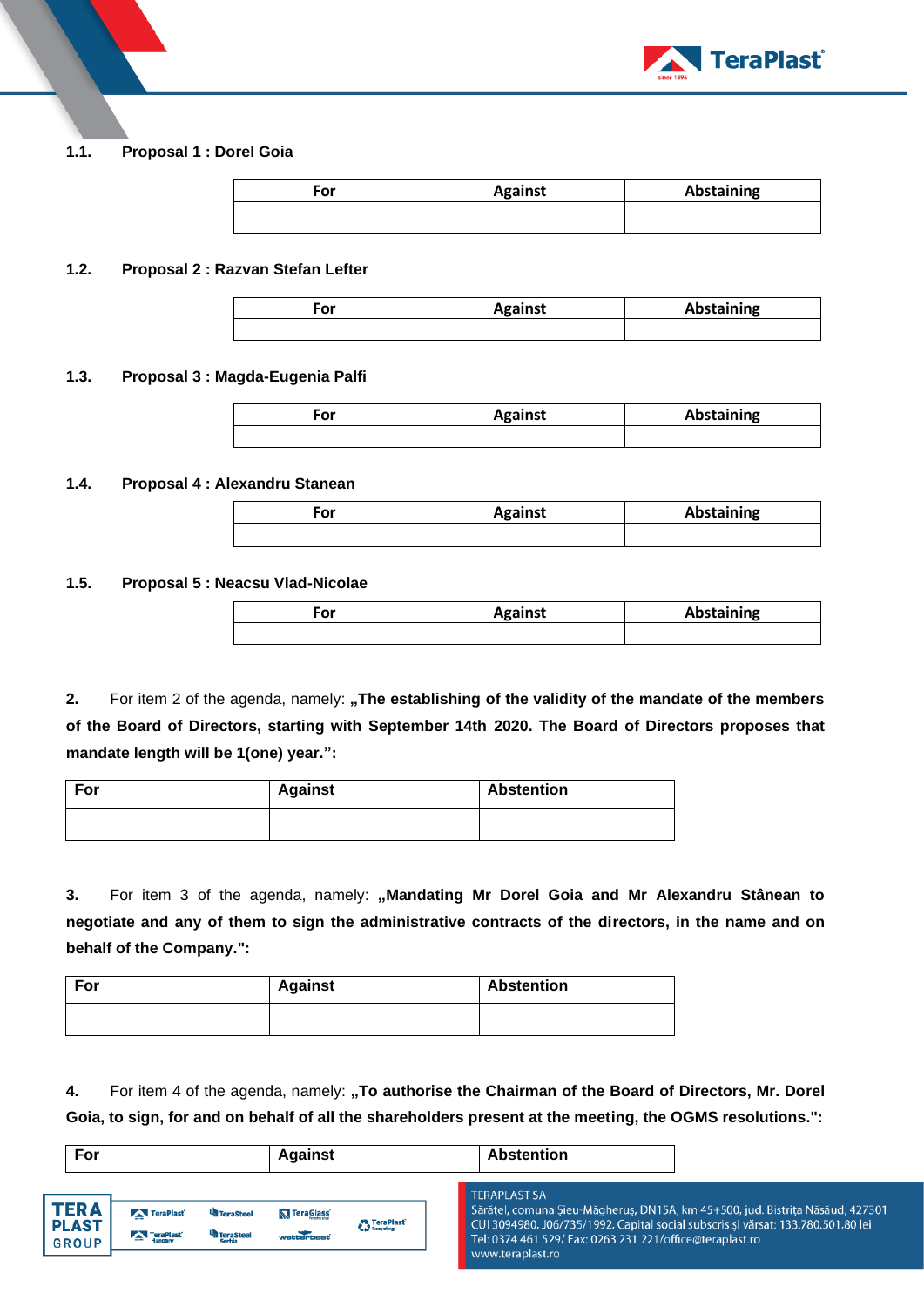

**5.** For item 5 of the agenda, namely: "To authorize the Company's legal adviser, Mrs. Kinga Vaida, to **do everything that is necessary as to record the OGMS resolutions at the Trade Register of Bistrita-Nasaud Court, and to publish such resolutions in the Official Gazette of Romania, part IV.":**

| For | <b>Against</b> | <b>Abstention</b> |  |  |
|-----|----------------|-------------------|--|--|
|     |                |                   |  |  |

# Please find hereby attached a copy of the valid ID card<sup>y</sup>/a copy of the registration certificate<sup>vi</sup>.

I hereby authorize the representative referred to above to cast their vote as they may deem appropriate on the matters not identified and included in the agenda until this date, pursuant to the applicable law.

This special power of attorney contains information in accordance with Law 24/2017 on the issuers of financial instruments and market operations, the ASF Regulation no. 5/2018. This special power of attorney should be signed and dated by the principal shareholder. All the boxes of this special power of attorney shall be filled in by the principal shareholder.

The special power of attorney is executed in 3 original copies, one for the principal, one for the agent, and one to be submitted at the headquarters of the TERAPLAST S.A. not later than **12.09.2020, 10:00 am Romania time**.

Date:

**vii\_\_\_\_\_\_\_\_\_\_\_\_\_\_\_\_\_\_\_\_\_\_\_\_\_\_\_\_\_\_\_\_\_\_\_\_\_\_\_ (signature)**

**viii\_\_\_\_\_\_\_\_\_\_\_\_\_\_\_\_\_\_\_\_\_\_\_\_\_\_\_\_\_\_\_\_\_\_\_\_\_\_\_**

(First name and surname of the natural person shareholder or the legal representative of the legal entity, in capital letters)

Personal data entered in this special power of attorney (name and surname, domicile, series, number and date of issuance of identity card, personal numerical code, signature, number of shares held) shall be processed in compliance with the legal provisions regarding the protection of individuals with regard to the processing of personal data and the free circulation of such data, during the period stipulated by law, pursuant to Law no. 24/2017 on Issuers of Financial Instruments and Market Operations and of ASF Regulation no. 5/2018 on Issuers of Financial Instruments and Market Operations, as amended and Law no. 31/1990 on societies.

You benefit from the right of access, intervention, rectification and porting of the data you provide us, limit our processing and even request the deletion of the data.

| <b>PLAST</b><br><b>GROUP</b> | TeraPlast<br>TeraPlast<br>Hungary | <sup>U</sup> n TeraSteel<br><b>TeraSteel</b><br>Serbia | TeraGlass<br>wetterbeat | <b>A</b> TeraPlast<br><b>Recycling</b> |
|------------------------------|-----------------------------------|--------------------------------------------------------|-------------------------|----------------------------------------|
|                              |                                   |                                                        |                         |                                        |

#### **TERAPLAST SA**

Sărățel, comuna Șieu-Măgheruș, DN15A, km 45+500, jud. Bistrița Năsăud, 427301 CUI 3094980, J06/735/1992, Capital social subscris și vărsat: 133.780.501,80 lei Tel: 0374 461 529/ Fax: 0263 231 221/office@teraplast.ro www.teraplast.ro